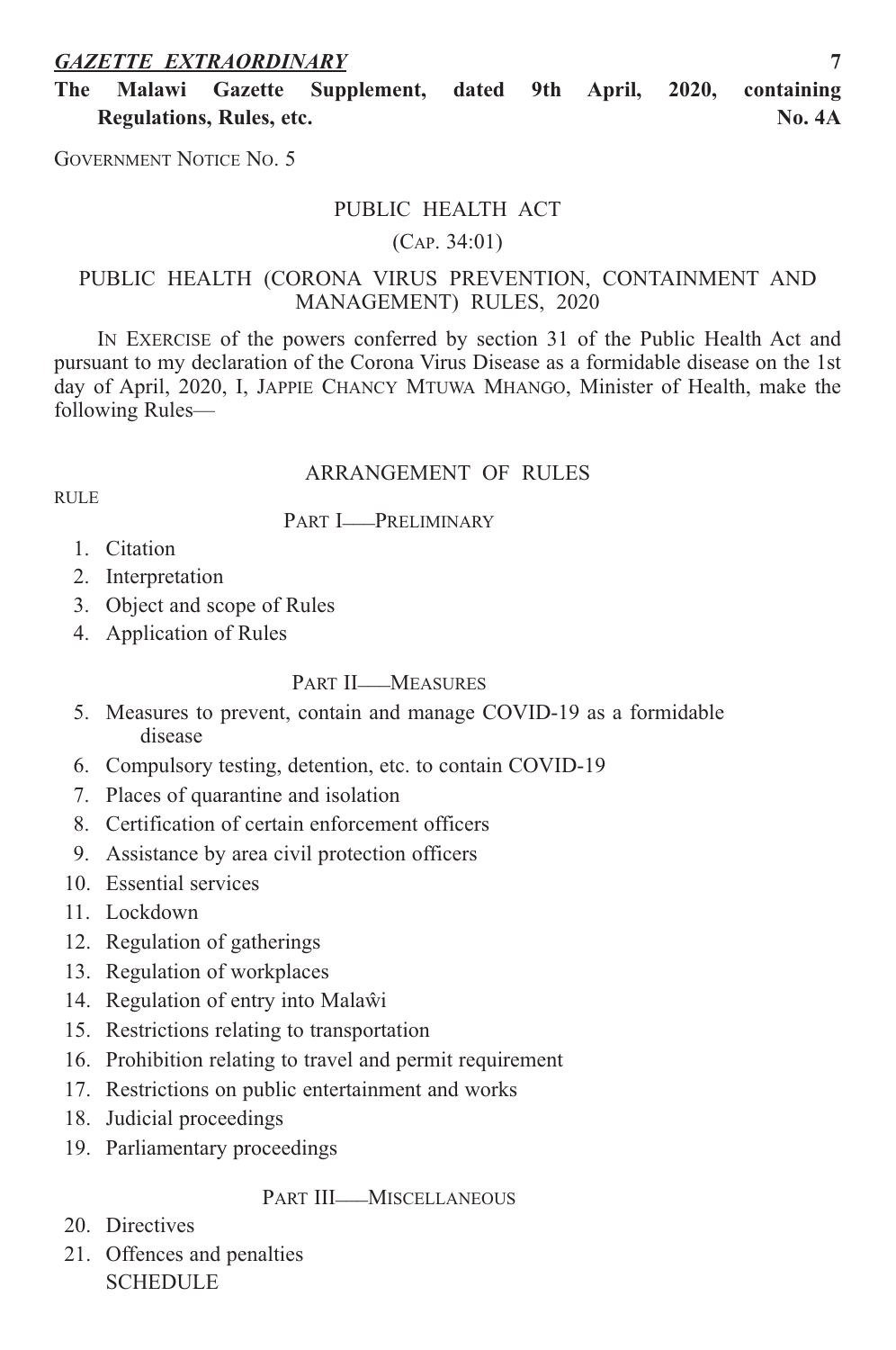|                | PART II-PRELIMINARY                                                                                                                                                                                                              |
|----------------|----------------------------------------------------------------------------------------------------------------------------------------------------------------------------------------------------------------------------------|
| Citation       | 1. These Rules may be cited as the Public Health (Corona Virus<br>Prevention, Containment and Management) Rules, 2020.                                                                                                           |
| Interpretation | 2.<br>In these Rules, unless the context otherwise requires—                                                                                                                                                                     |
| Cap.33:05      | "area civil protection officer" means an area civil protection officer<br>referred to in section 23 of the Disaster Preparedness and Relief Act;                                                                                 |
|                | "corona virus" means the severe acute respiratory syndrome corona<br>virus 2 (SARS-CoV-2) which emerged during 2019;                                                                                                             |
|                | "COVID-19" means the official designation of the severe acute<br>respiratory syndrome which was declared a global pandemic by the<br>World Health Organization on the 11th March, 2020;                                          |
|                | "essential services" means services listed as essential services in the<br>Schedule hereto:                                                                                                                                      |
|                | "head of the institution" means the controlling officer of a public<br>institution or the chief executive officer or the equivalent position of a<br>private institution;                                                        |
|                | "enforcement officer" means—                                                                                                                                                                                                     |
|                | $(a)$ a health officer;                                                                                                                                                                                                          |
|                | $(b)$ a police officer;                                                                                                                                                                                                          |
|                | (c) a member of the Malawi Defence Force;                                                                                                                                                                                        |
|                | $(d)$ an immigration officer;                                                                                                                                                                                                    |
|                | $(e)$ an airport commandant;                                                                                                                                                                                                     |
|                | $(f)$ an officer in charge of a railway station                                                                                                                                                                                  |
|                | $(g)$ an officer in charge of a port facility                                                                                                                                                                                    |
|                | $(h)$ an area civil protection officer designated pursuant to rule<br>9;                                                                                                                                                         |
|                | "gathering" means an assembly, concourse or procession of more<br>than ten persons, whether wholly or partially in open air or in a building;                                                                                    |
|                | "isolation" means separating an individual infected with COVID-19<br>from healthy individuals in such a manner as to prevent the spread of<br>infection or contamination by COVID-19;                                            |
|                | "lockdown" means the restriction of movement of persons declared<br>under rule 11; and                                                                                                                                           |
|                | separating asymptomatic individuals<br>"quarantine"<br>means<br>potentially exposed to COVID-19 from non-exposed individuals in such<br>a manner as to prevent the possible spread of infection or contamination<br>by COVID-19. |

 $3$ .—(1) The object of these Rules is to enable the Minister to implement measures to prevent, contain and manage the incidence of coviD-19.

object and scope of Rules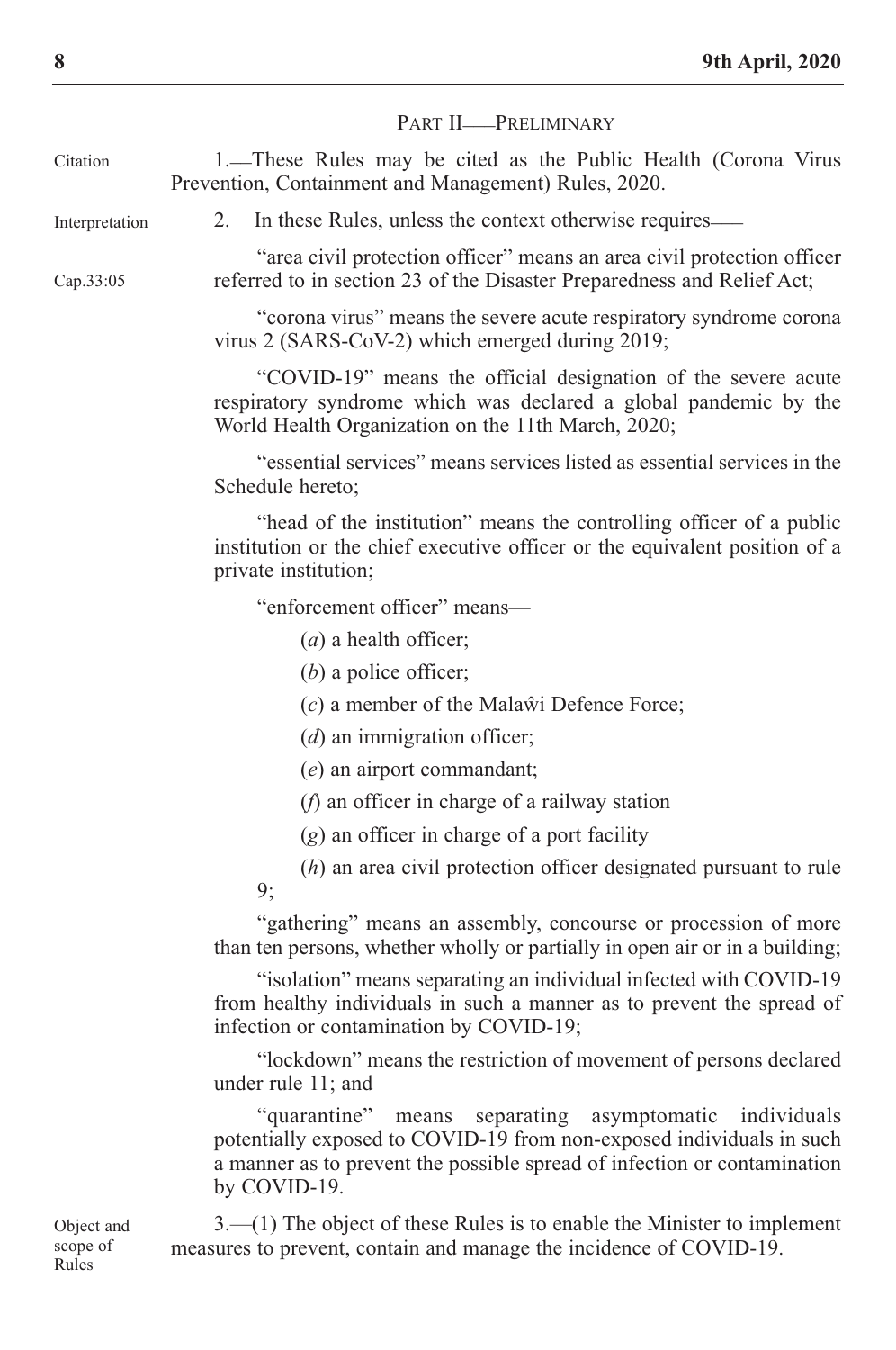(2) These Rules are enforceable whether or not a state of disaster in relation to COVID-19 is in force under the Disaster Preparedness and Relief Cap.33:05 Act.

4. These Rules apply to the whole of Malaŵi except where otherwise provided. Application of Rules

#### PART II\_\_MEASURES

 $5-(1)$  The Minister may, pursuant to the declaration of COVID-19 as a formidable disease under section 30 of the Act prescribe measures to be imposed in order to prevent, contain and manage coviD-19 infection.

(2) In pursuance of the object of these Rules and in addition to the powers granted to the Minister under section 31 of the Act, the Minister may, in consultation with any line Minister, and in conformity with any directions the line Minister may give, impose additional measures in order to prevent, contain and manage coviD-19.

(3) Where the Minister prescribes such measures or additional measures, he shall, soon thereafter, cause the measures to be published in the *Gazette*.

6.—(1) An enforcement officer may, in relation to an individual or group of individuals who are suspected of being infected with, or who may have recently been exposed to the risk of infection by corona virus, order any one or a combination of the following things—

(*a*) order the individual or individuals concerned to submit to a medical examination, instantly or at the time and place ordered, which examination may include but not be limited to the taking of a bodily sample by a health practitioner or other person acting under the supervision of a health practitioner;

(*b*) order the mandatory management or prophylaxis of the individual or individuals concerned;

(*c*) order the sequestration or disinfection or both of the baggage and personal effects of the individual or individuals concerned;

(*d*) order the disinfection or evacuation for a period not exceeding twenty-four hours or both of the homes of the individual or individuals concerned or of any building or premises wherein they work or gather for any purpose; and

(*e*) order the on-site detention, isolation or quarantining of the individual or individuals concerned, or their removal to a hospital or place of isolation or quarantine, and their detention at such site, hospital or place of isolation, pending the examination, management, prophylaxis or disinfection contemplated by paragraph (*a*) or (*b*), for a period expiring forty-eight hours after such order or until the certification of the individual or individuals concerned to be free of infection from COVID-19, which ever occurs later.

(2) An enforcement officer may order any individual or group of individuals who have been confirmed, clinically or by a laboratory, as having coviD-19 to be quarantined for a period of not less than fourteen days

Measures to prevent, contain and management coviD-19 as formidable disease

compulsory testing, detention, etc. to contain coviD-19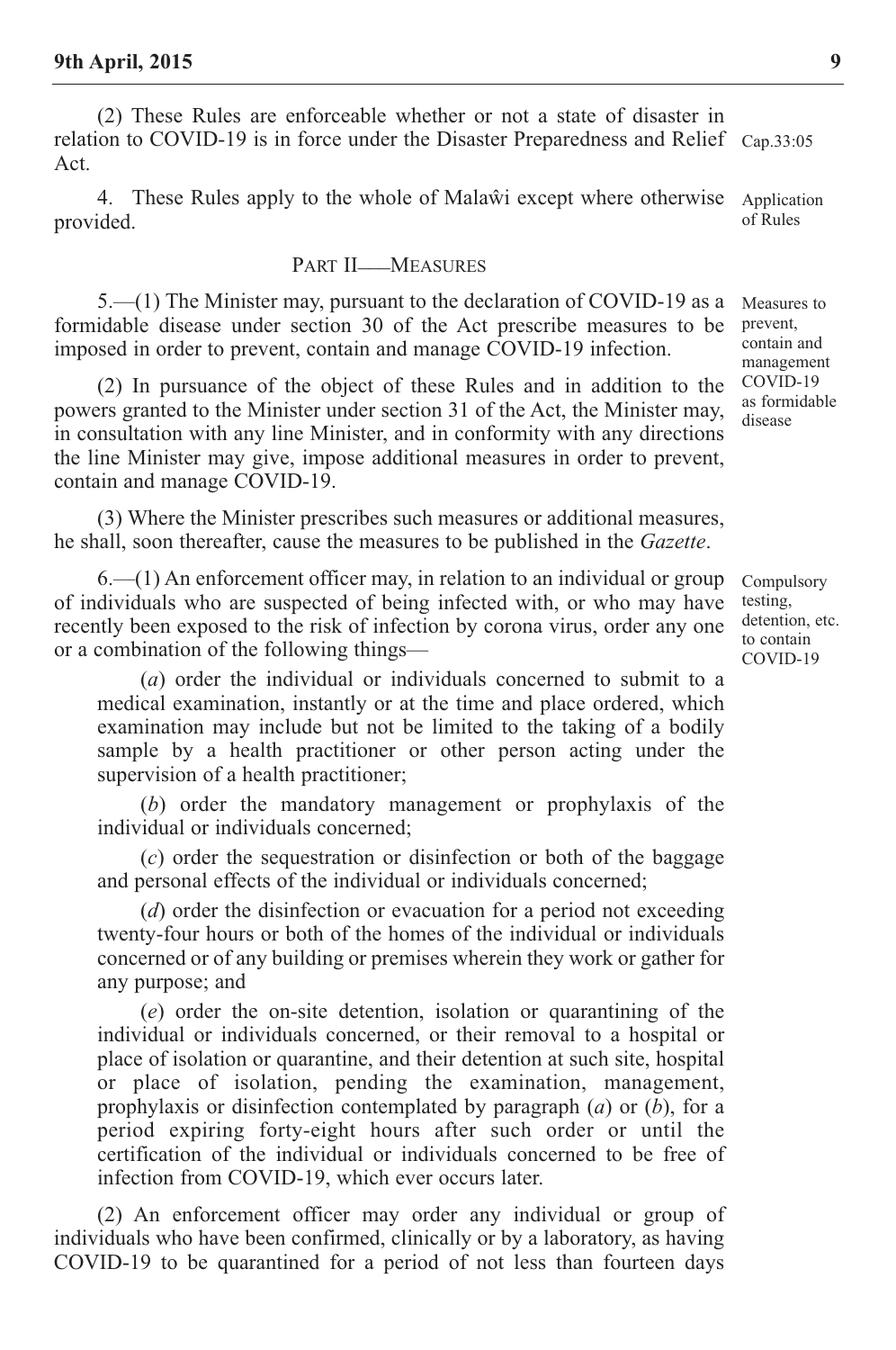within their homes or in a hospital or place of isolation and, during the period the quarantine is in force, to—

(*a*) submit to further medical examination including the taking of any bodily sample by a health practitioner or other person acting under the supervision of a health practitioner;

(*b*) be admitted or removed to a hospital or place of isolation; and

(*c*) undergo mandatory management or prophylaxis.

(3) Orders made under subrule  $(1)$  or  $(2)$ —

(*a*) shall be communicated by any means whether verbal, written, broadcast or electronic and likely to make the orders known to the persons affected by the orders;

(*b*) that provide for the detention, isolation or quarantine of any individual or group of individuals shall make reasonable provision for the individual or individuals concerned, to—

(i) have access to or be provided with basic necessities to enable them to maintain an acceptable standard of nutrition and hygiene; and

(ii) be released temporarily from such detention, isolation or quarantine under specified conditions with the knowledge or consent of an enforcement officer;

(*c*) where necessary, shall be enforced with the assistance of enforcement officers; and

(*d*) shall be recorded and authenticated by the enforcement officers who issued them, and be kept for a period of at least seven years in the event that they are required for the purposes of any audit or judicial proceedings.

(4) A person who—

(*a*) disobeys an order made under subrule (1) or (2); or

(*b*) having been ordered to be detained, isolated or quarantined in any place, removes himself from such detention, isolation or quarantine without the knowledge or consent of an enforcement officer, or contrary to any conditions specified for any temporary release from such detention, isolation or quarantine,

commits an offence and is liable to fine of twenty thousand Kwacha and imprisonment for three months.

(5) A person who escapes or attempts to escape from any place of detention, isolation or quarantine may be arrested without warrant.

Places of quarantine and isolation

 $7-(1)$  The Minister may identify or approve sites to be used as isolation and quarantine facilities for the temporary confinement and management of individuals or groups of individuals who are suspected of being infected with, or who may have recently been exposed to the risk of infection by, or who have been confirmed as having COVID-19.

(2) the minister shall as soon as practicable publish the sites identified or approved under subrule (1), by notice published in the *Gazette*.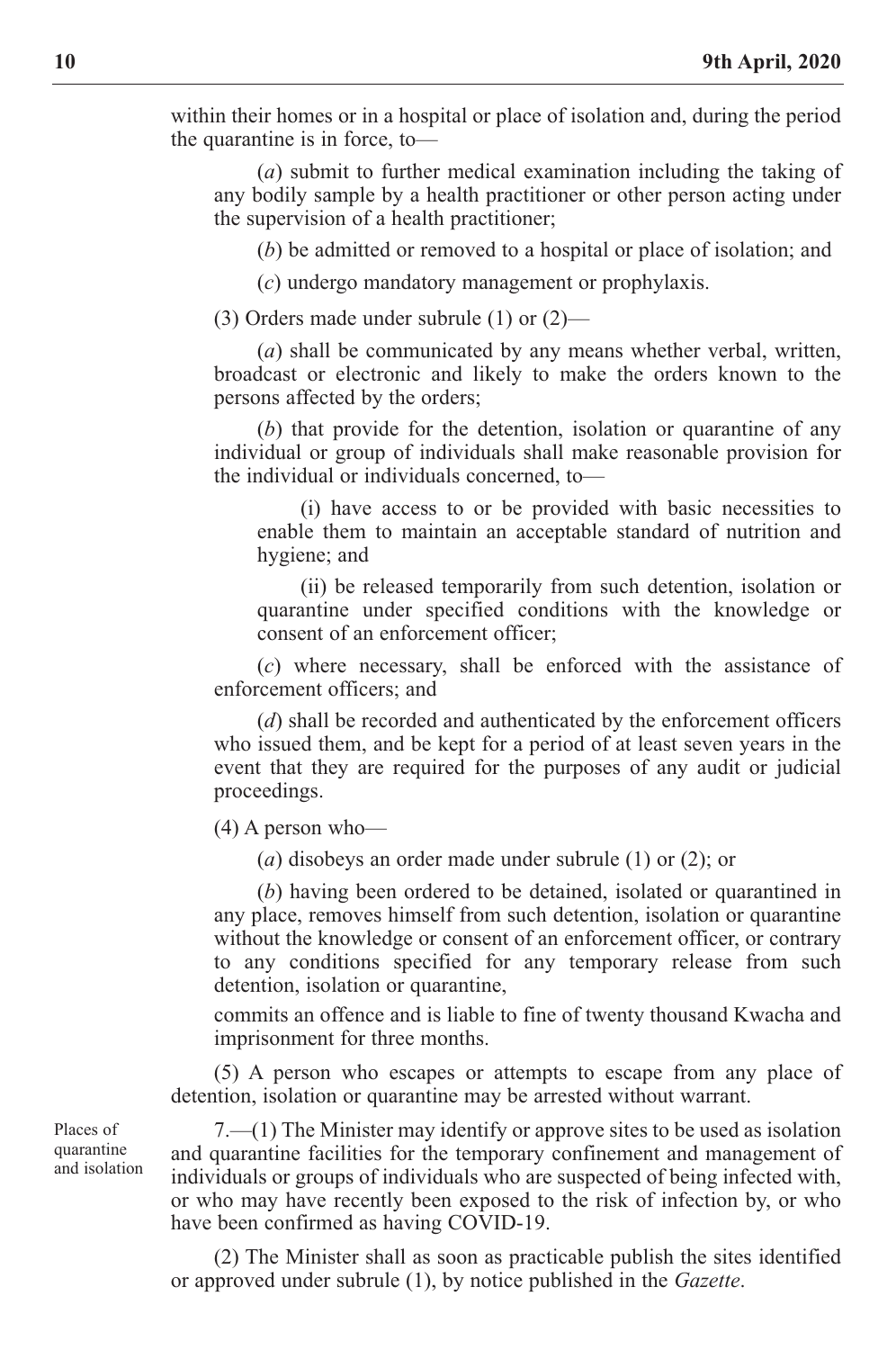(3) Any person who disobeys or fails to comply with an order under subsection (1) commits an offence and is liable to a fine of twenty thousand Kwacha and to imprisonment for three months.

 $8-(1)$  The chief executive officer or district commissioner of every local authority, as the case may be, shall furnish each enforcement officer who is acting within the jurisdiction of the local authority with a certificate signed by or on behalf of the chief executive officer stating that he has been appointed as an enforcement officer for the purpose of these Rules.

(2) An enforcement officer shall, on demand by any person affected by the exercise of the powers conferred upon enforcement officers under these Rules, exhibit the certificate issued to him under subrule (1).

9. At the request of the Minister, an area civil protection officer referred to under the Disaster Preparedness and Relief Act may designate other area civil protection officers who, in any local authority and acting under the guidance in that local authority of any enforcement officer, shall act as enforcement officers for the purposes of these Rules.

 $10.$ — $(1)$  The services listed in the Schedule hereto shall be essential services.

(2) the head of the institution involved in the provision of an essential service or a person delegated by the head of the institution shall determine

(*a*) the essential service to be performed; and

(*b*) the staff who shall perform the essential service during the lockdown.

(3) After making a determination in terms of subrule (2), and at the request of the head of the institution the Minister shall issue a permit to every person who is to perform the essential service.

 $(4)$  The permit referred to in subrule  $(3)$  shall

(*a*) specify the name and surname of the staff member;

(*b*) the identification number of the staff member;

(*c*) the essential service to be performed;

(*d*) the name, address and contact details of the institution; and

(*e*) be signed by the minister.

(5) A person performing an essential service shall \_\_\_

(*a*) on request, show the permit issued to him under subrule (3) to an enforcement officer or any person in relation to whom he may seek to perform a function;and

(*b*) may be screened for COVID-19, by an enforcement officer.

(6) The Minister may, at any time, amend the Schedule, by Notice published in the *Gazette*.

11.—(1) in furtherance of the measures imposed under section 31 of the LockdownAct, the Minister may declare a lockdown:

certification of certain officers

Assistance by area civil protection officers cap.33:05

Essential services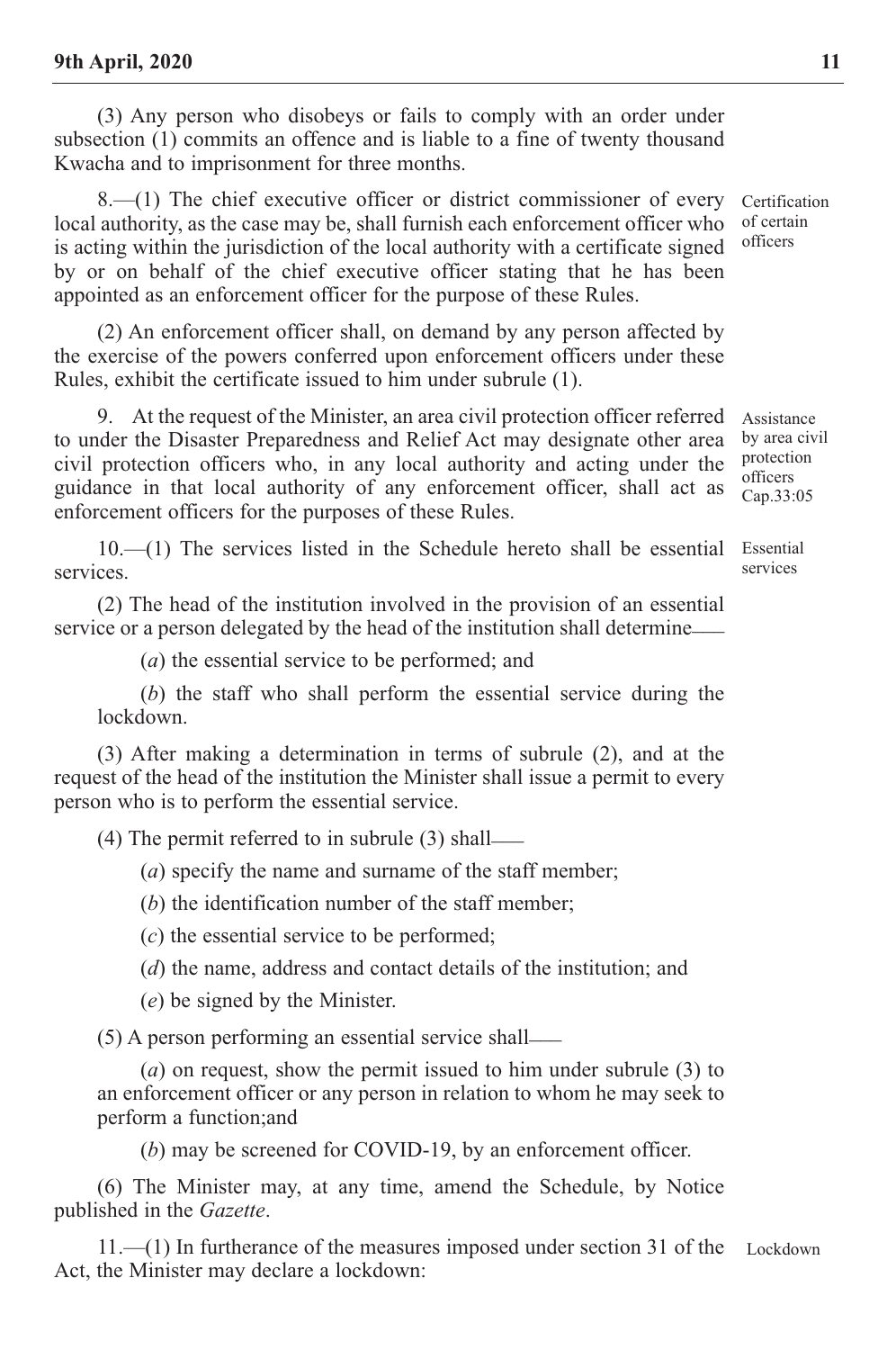Provided that where the declaration has been made prior to its publication in the *Gazette*, the minister shall, as soon as possible after making it, cause it to published in the *Gazette*.

 $(2)$  The Minister shall, in the declaration,—

(*a*) specify the date on which the lockdown commences and prescribe the duration of the lockdown;

(*b*) specify the area to which the lockdown applies;

(*c*) specify the persons to whom the declaration does not apply;

(*d*) seek the deployment of the Malawi Defence Force and Malawi Police Services to enforce the lockdown;

(*e*) allow the operation and provision of essential services;

(*f*) prescribe the manner in which any person may access essential services and acquire basic necessities of life; and

(*g*) specify any other matter he considers relevant.

(3) During a lockdown\_\_\_

 $(a)$  a person, except a person exempt under subrule  $(2)(c)$ , shall-

(i) be confined to his place of residence, except for any of the following reasons\_\_\_

(*aa*) performing an essential service;

(*bb*) obtaining essential goods or services;

(*cc*) seeking medical attention;

(*dd*) visits to pharmacies, food supply stores, courts or banks; or

(*ee*) for physical exercise unless the number of person does not exceed three persons;

(ii) not enter into or depart from a restricted area;

(iii) not travel from one restricted area to another restricted area; or

(iv) not sell or purchase alcoholic beverages;

(*b*) all shops and businesses shall be closed, except those classified as essential services;

(*c*) all open markets and informal trading activities shall be closed;

(*d*) all entertainment places, including bottle stores, shebeens, bars, pubs, nightclubs, including those within hospitality facilities, cinemas, casinos and video shows, shall remain closed; and

(*e*) restaurants, fast food outlets, cafes and coffee shops shall be closed to the public except to provide take away services.

(4) the minister may, extend or further extend the duration of the lockdown for a period not exceeding one month at a time, and the Minister shall, as soon as possible after making the extension, cause it to be published in the *Gazette*.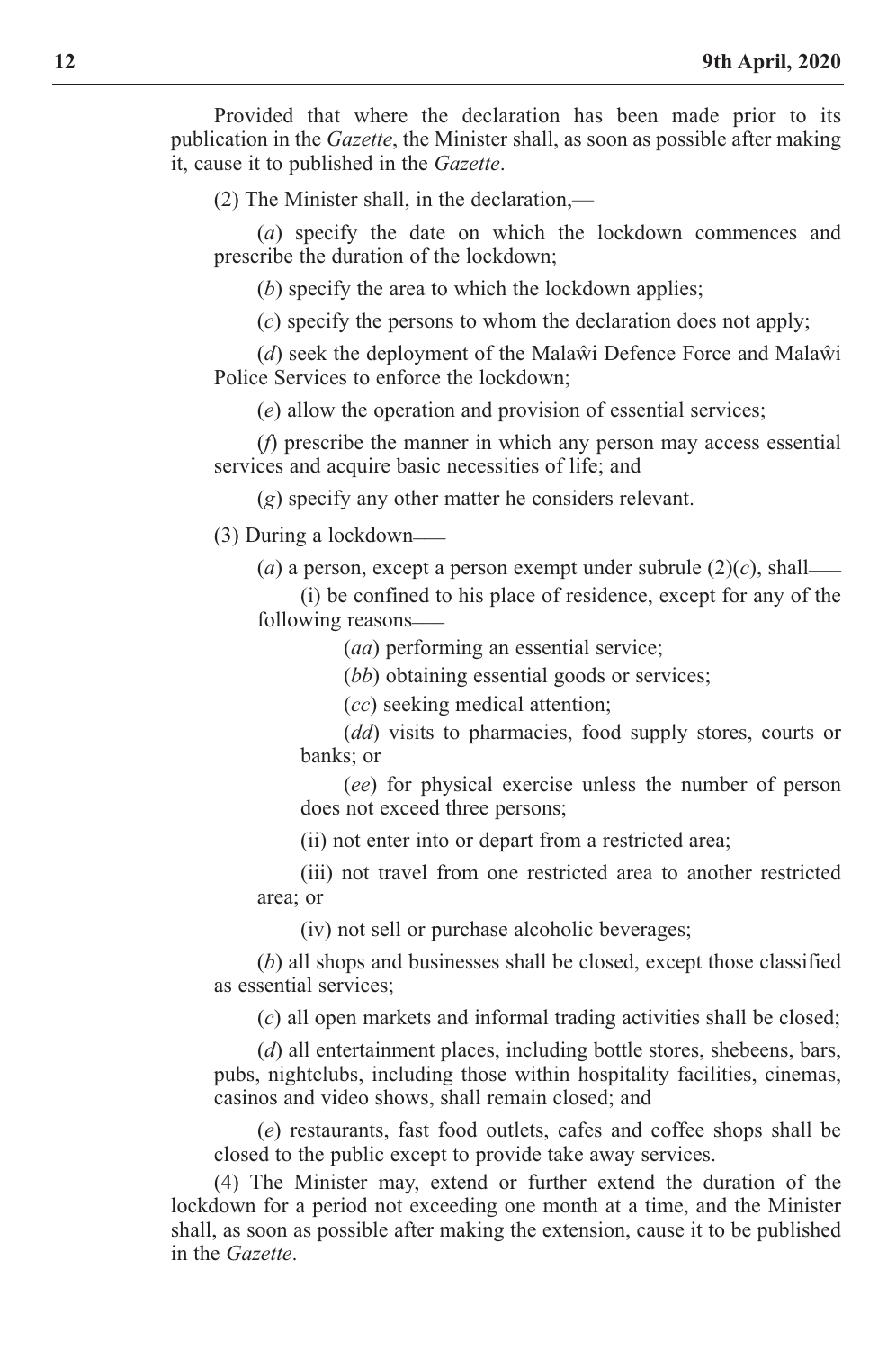$12.$ —(1) For purposes of these Rules, a "public gathering" is a gathering of more than ten persons, for a collective purpose, but does not include a situation where such number of persons coincidentally find themselves at a specific place at the same time: Regulation of gatherings

Provided that where any number of persons coincidentally find themselves at a specific place at the same time, they shall observe a spacing between each other of at least two metres apart.

(2) An enforcement officer may, during the implementation of measures prescribed by the Minister under these Rules regarding restrictions on movement, order a public gathering to disperse and may use reasonable force to disperse the public gathering.

 $(3)$  In order to further regulate public gatherings, the Minister may—

(*a*) suspend, regulate the conduct of and the number of persons present at any meeting;

(*b*) restrict the movements of persons by means of curfews in any local authority;

(*c*) make restrictions on public transportation;

(*d*) suspend the operation of markets and direct local authorities on the conduct, operation, opening and closure of markets;

(*e*) suspend or regulate the conduct of berbershops, hair saloons, spas, saunas, massage pallours and similar close proximity services;

(*f*) regulate religious worship and restrict religious gatherings or meetings for the purpose of public worship in a local authority;

(*g*) suspend or restrict the operation and conduct of institutions of higher education, schools, early child development centres and adult literacy centres;

(*h*) suspension or prohibition of social gatherings including weddings, engagement ceremonies, baby or bridal showers;

(*i*) suspend cultural events and activities;

(*j*) restrict the conduct of funerals;

(*k*) compel the provision of sanitary or hygienic facilities at public events;

(*l*) compel the provision of adequate ventilation at a gathering; and

(*m*) impose the maximum number of persons allowed to be present at a gathering.

(4) Any shop, market or kiosk selling or distributing essential products and basic necessities shall operate within prescribed COVID-19 guidelines, including—

(*a*) practice of sanitary and hygienic measures;

(*b*) provision of adequate ventilation;

(*c*) increasing trading hours in order to prevent congestion and overcrowding; and

(*d*) enforcing inter-personal distance of not less than two metres.

(5) A person who contravenes this section or a measure imposed under this section, commits an offence and is on conviction liable to a fine not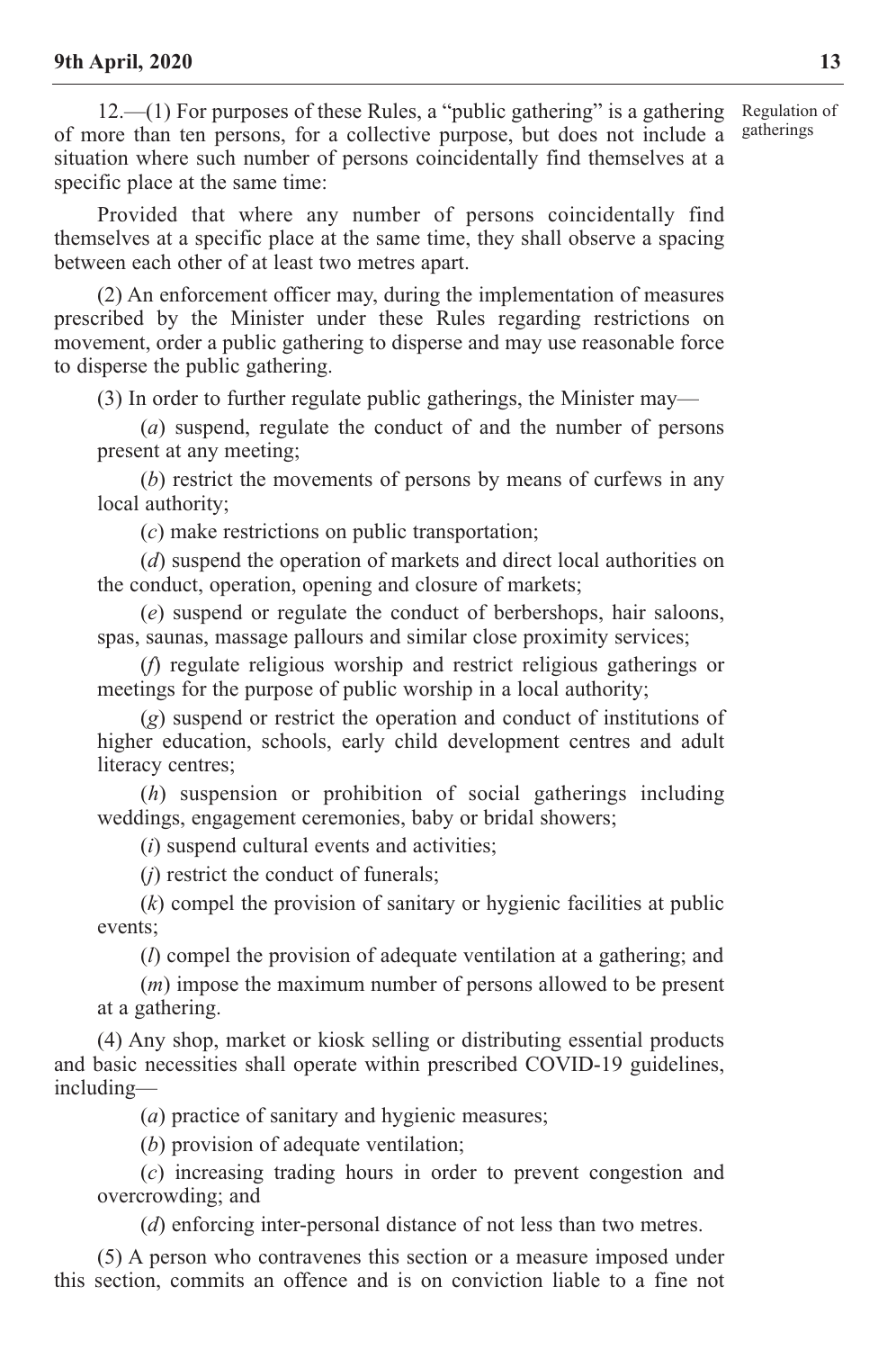exceeding twenty thousand Kwacha and to imprisonment for three months.

 $13$ — $(1)$  The Minister may prescribe the following measures on employers and employees— Regulation of workplaces

(*a*) operation of shifts for employees;

(*b*) the spacing between shifts for employees at a workplace;

(*c*) restrictions on the number of persons at any workplace at any time;

(*d*) prescribe the spacing between employees at a workplace;

(*e*) prevention of persons showing general symptoms of coviD-19 from accessing a workplace;

(*f*) where applicable, provision of isolation facilities at a workplace for employees showing symptoms of COVID-19;

(*g*) provision of personal protective equipment for all persons at a workplace; and

(*h*) observance of sanitary and hygienic practices, including disinfection of the workplace and in between shifts.

14.—(1) in furtherance of the provisions of section 38 of the Act, every person who\_\_\_ Regulation of

(*a*) is not a Malawian citizen;

(*b*) does not hold a residence permit for Malawi;

(*c*) is not domiciled or ordinarily resident in malaŵi;

(*d*) is not part of team of medical personnel that is required to provide medical services in Malawi to alleviate the COVID-19 pandemic;

(*e*) is not a member of the diplomatic or consular staff of a country that is accredited to Malaŵi or in transit to another country; or

(*f*) is not a spouse, child or dependent of a person referred to in paragraphs (*a*) to (*e*),

shall for purposes of preventing the introduction into Malawi, be refused entry into Malaŵi.

(2) notwithstanding section 38 of the Act, a person who\_\_\_

(*a*) is a driver of a vehicle transporting essential goods;

(*b*) performs any service relating to the operation of the vehicle referred to in paragraph (*a*);

(*c*) performs an essential service relating to the transport referred to in paragraph (*a*); or

(*d*) complies with or meets such requirements as may be determined by the Minister responsible for immigration in directives issued under these Rules or pursuant to the Immigration Act,

in the course of business or trade or commerce may be allowed to enter malaŵi during the period of lockdown where entry is otherwise lawful.

entry into malaŵi

cap.15:03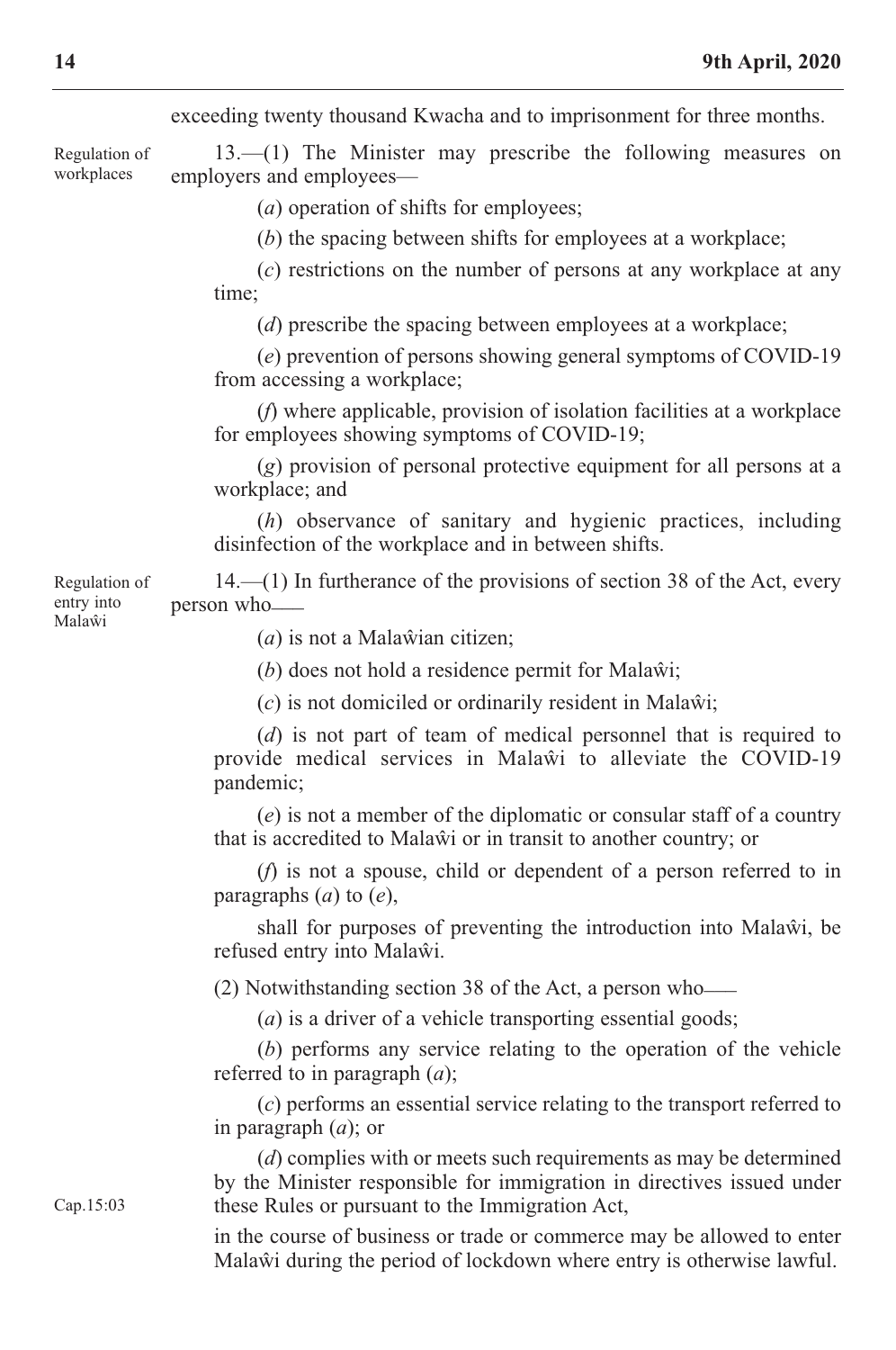15. The Minister may prescribe any of the following measures with Restrictions respect to operation of public transportation and regulation of traffic in  $\frac{\text{relating to}}{\text{transient}}$ Malaŵi<sub>——</sub> transportation

(*a*) road transport \_\_\_

(i) reduction of seating capacity, including the necessary spacing between passengers on public service or private vehicles;

(ii) prohibition of operation of all passenger carrying vehicles without slide opening windows;

(iii) disinfection of a public service vehicle prior to commencement of every trip;

(iv) use of personal protective equipment by the operator and crew of the public service vehicle;

(v) provision of sanitary and hygiene facilities on board;

(vi) prohibition or restriction of animals on board public service vehicles;

(vii) prohibition or restriction of passengers on goods vehicles; and

(viii) suspension of international or transit passenger travel;

(*b*) air transport \_\_\_

(i) suspension of commercial international or domestic flights;

(ii) reduction of carrying capacity of aircrafts;

(iii) disinfection of aircrafts and equipment on board prior to commencement of every trip;

(iv) use of personal protective equipment by the operator and crew of all aircrafts, ground crew and other airport operators;

(v) provision of sanitary and hygiene facilities on board;

(vi) prohibition or restriction of animals on board;

(vii) restriction of passenger movements while on board;

(viii) where applicable, mondatory provision of isolation cabins for persons showing general symptoms of coviD-19;

(ix) suspension of casual visits by the public to airports;

 $(x)$  restrictions on flights to  $\equiv$ 

(*aa*) permit returning residents;

(*bb*) entry of essential services personnel, essential equipment, emergency relief items; and

(*cc*) general cargo;

 $(c)$  water transport— $\Box$ 

(i) reduction of carrying capacity;

(ii) disinfection of vessels and equipment on board prior to commencement of every trip;

(iii) use of personal protective equipment by the operator and crew of all vessels;

(iv) provision of sanitary and hygiene facilities on board;

(v) prohibition or restriction of animals on board;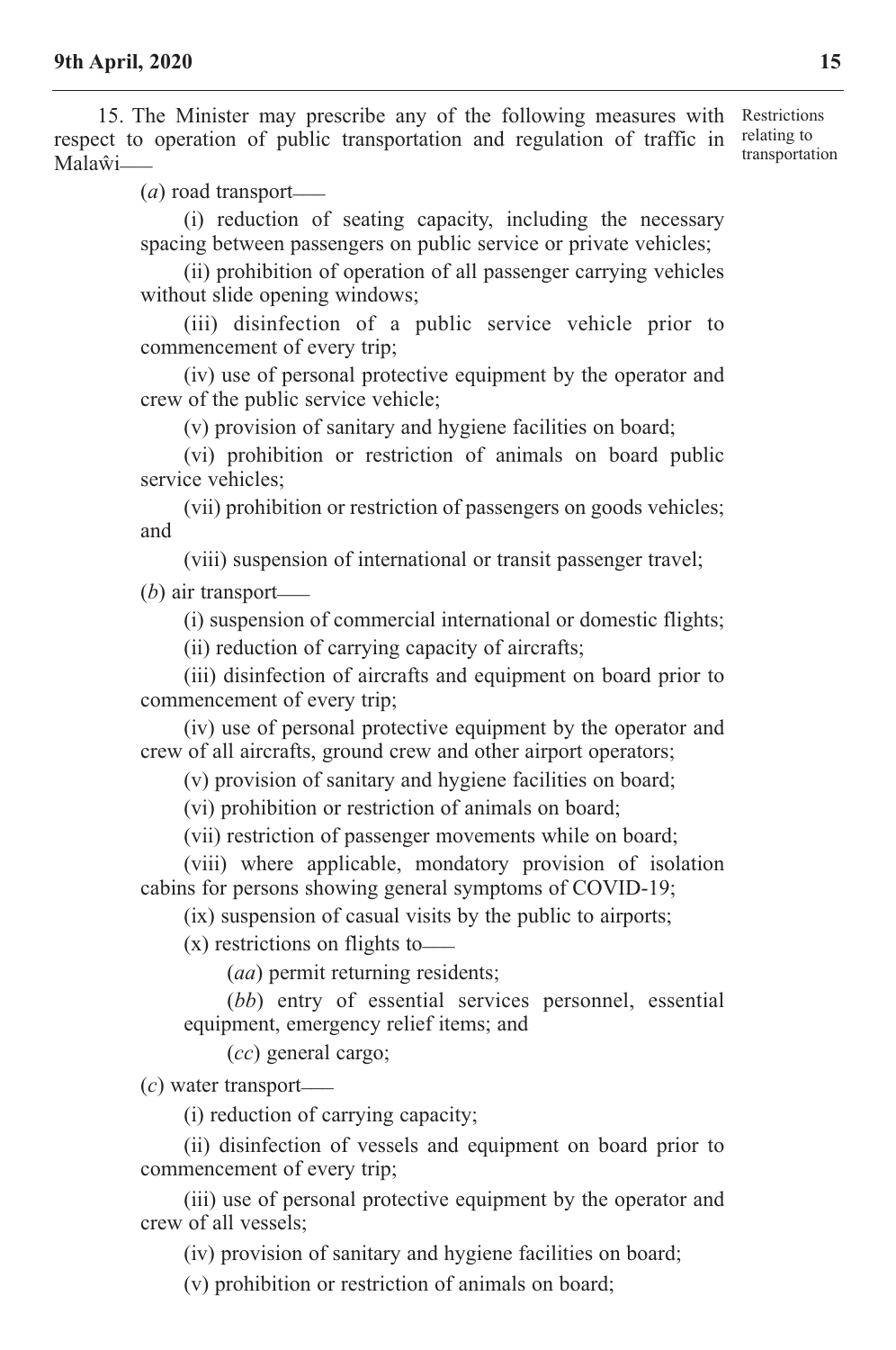(vi) restriction of passenger movements while on board;

(vii) mandatory provision of isolation cabins for persons showing general symptoms of COVID-19;and

(viii) suspension of casual visits by the public to ports;

(*d*) rail transport \_\_\_

(i) reduction of carrying capacity;

(ii) disinfection of coaches and equipment on board prior to commencement of every trip;

(iii) use of personal protective equipment by the operators, ground and on board crew of all coaches;

(iv) provision of sanitary and hygiene facilities on board;

(v) prohibition or restriction of animals on board;

(vi) restriction of passenger movements while on board;

(vii) mandatory provision of isolation cabins for persons showing general symptoms of COVID-19; and

(viii) suspension of casual visits by the public to rail stations.

(2) A person who contravenes subrule (1) commits an offence and is on conviction liable to a fine of twenty thousand Kwacha and imprisonment for three months.

16.—(1) Where an enforcement officer finds a person under circumstances which create a reasonable suspicion that the person is likely to contravene a restriction on movement, the enforcement officer may instruct the person to stop the journey in question and failure to obey the instruction shall be deemed to be a contravention of or failure to comply with the restriction, and that person is liable to a fine not exceeding twenty thousand Kwacha and to imprisonment for three months.

(2) Where a person has to travel to a restricted area or depart from a restricted area, for\_\_\_

(*a*) purposes of receiving essential medical treatment;

(*b*) purposes of attending a funeral of a close family member, an acquaintance or a dependant;

(*c*) purposes of assisting a close family member, acquaintance or dependant who is ill or otherwise suffers from a distressing situation; and

(*d*) any other reason which an enforcement officer considers sufficient to warrant the travelling,

that person may obtain a permit from an enforcement officer nearest to that person or at the point of entry into or exit from a restricted area, authorizing travel.

(3) A person is exempt from the requirement of obtaining a permit to travel as contemplated in subrule (2), if that travel is necessary to\_\_\_

(*a*) transport goods related to an essential service;

(*b*) perform an action necessary for the enforcement of law or public order;

(*c*) perform an essential service;

Prohibition relating to travel and permit requirement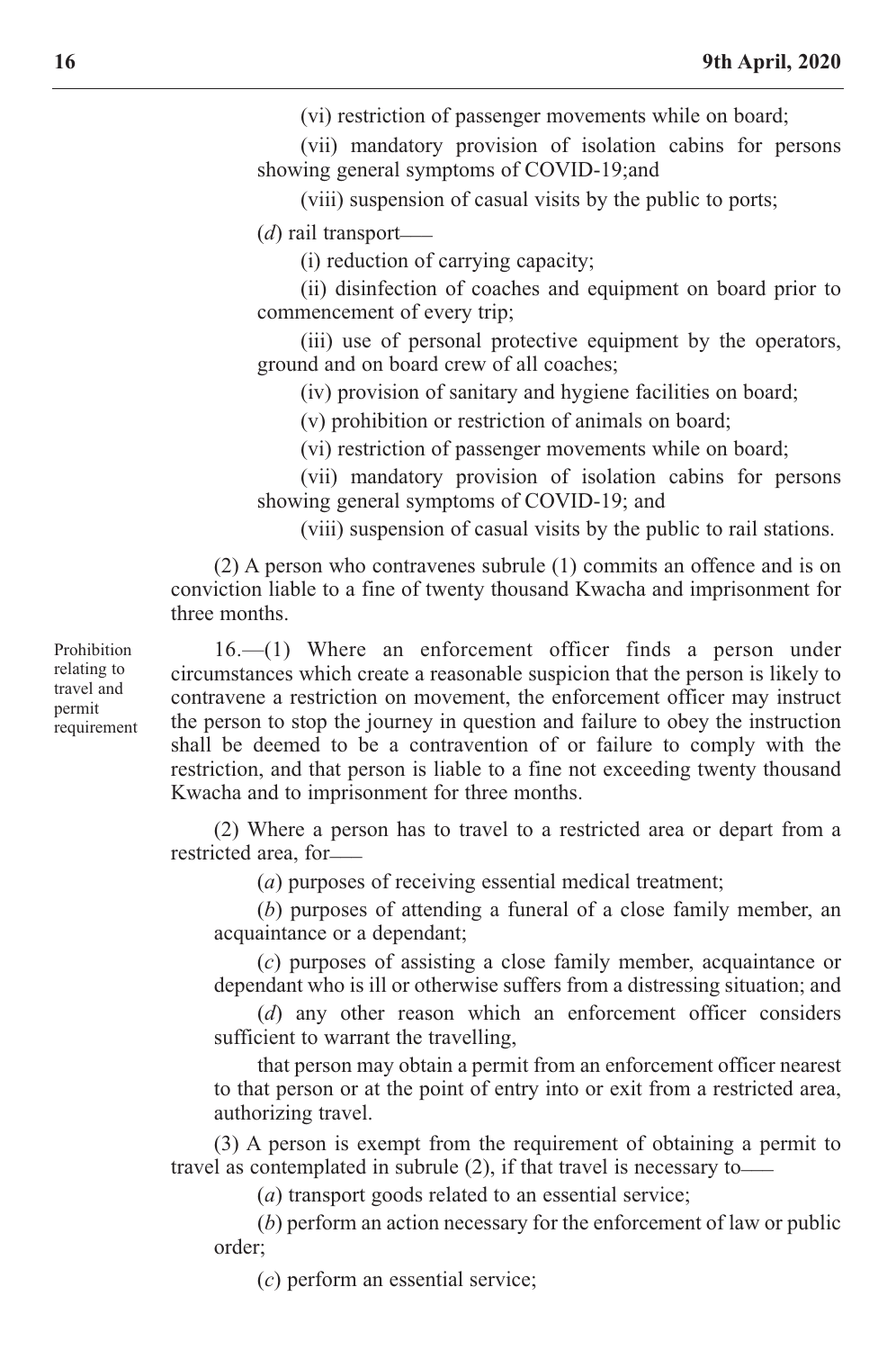(*d*) facilitate the distribution of food or other basic necessities of  $l$ ife;

(*e*) maintain or repair infrastructure necessary or useful for the provision of water, electricity, communication or financial services; or

(*f*) perform any other essential service that cannot reasonably be postponed.

 $17.$ — $(1)$  The Minister may impose any of the following measures with Restrictions respect to public entertainment and works in Malawi-

(*a*) restrictions or closure of entertainment facilities, including bottle stores, shebeens, bars, pubs, nightclubs, including those within hospitality facilities, cinemas, casinos and video shows;

(*b*) restrictions of fast food outlets, restaurants and public eating facilities, including those in hospitality facilities;

(*c*) suspension of sporting activities; and

(*d*) suspension or prohibition of construction or other public works.

18.—(1) A judicial officer may use electronic means of hearing, conducting and disposing of a matter as a primary means, including the service of documents, actual hearing of the parties, receiving evidence and making determinations.

(2) Where it is absolutely necessary that the amatter be heard in chambers or in open court, a judicial officer presiding over the matter shall<sub>——</sub>

(*a*) cause the chamber or open court where the hearing takes place to be disinfected prior to commencement of the hearing of the matter;

(*b*) ensure that persons in a closed space are sitting or standing at least two metres from each other in all directions;

(*c*) all persons in the chamber or open court have personal protective equipment during the proceedings;

(*d*) the chamber or open court is well ventilated;

(*e*) the hearing does not exceed two hours without a break of at least thirty minutes;

(*f*) ensure that, prior to entry into the chamber or open court, every person has practiced sanitary and hygienic measures, including washing of hands.

(3) The Chief Justice may—

 $(a)$  issue directions to —

(i) prescribe the use of electronic means as a aprimary means of hearig, conducting and disposing of matters;

(ii) suspend the hearing of matters in chambers or open court;

(iii) prescribe the number of the persons present in a chamber or open court;

(iv) suspend, extend or relax the procedure and time periods prescribed under the Supreme court of Appeal Act, courts Act and Local Courts Act:

cap.3:01 cap.3:02 cap.3:03

on public entertainment and works

Judicial proceedings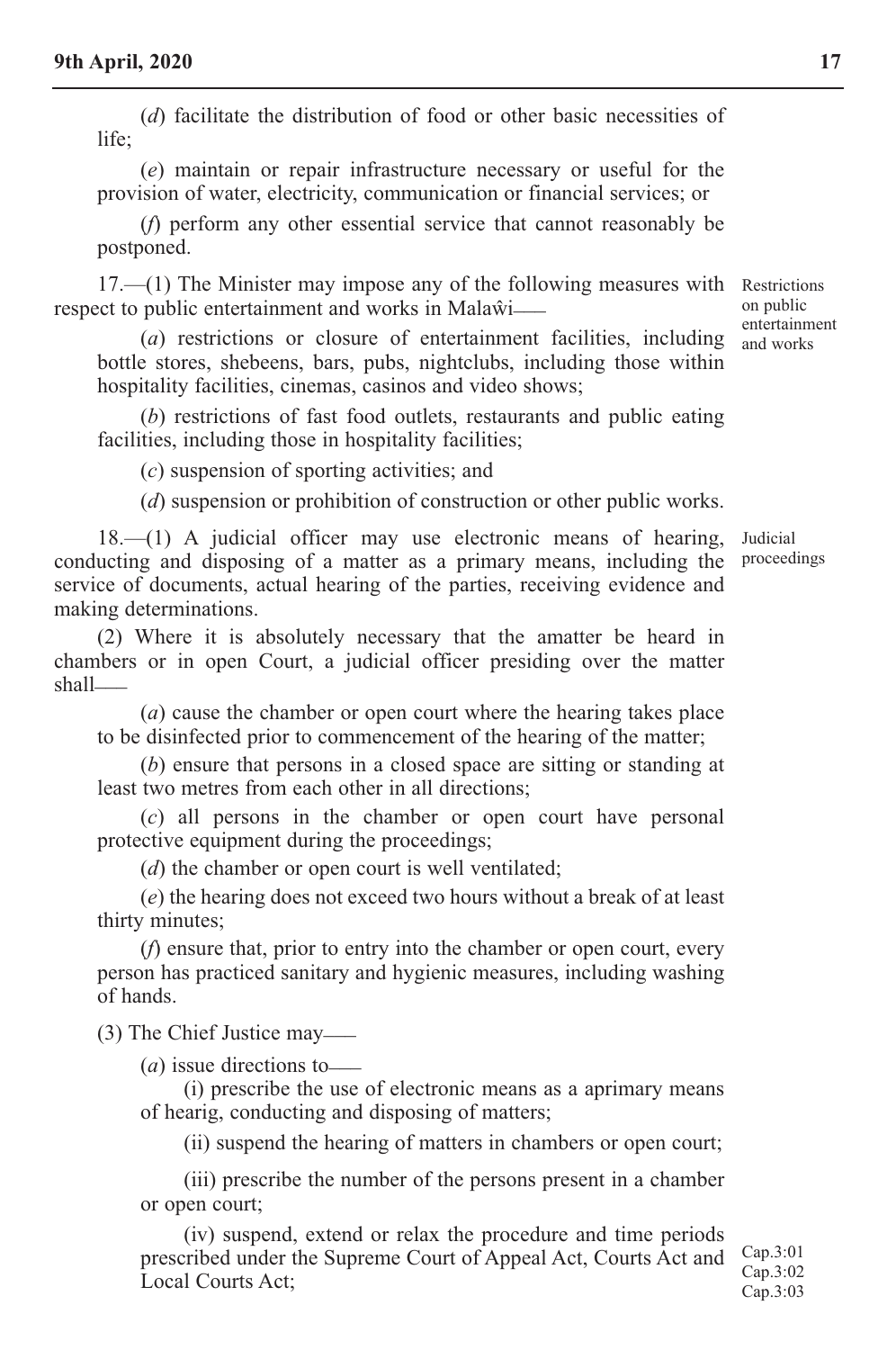(v) allow officers with underlying medical conditions to stay at home; and

(vi) address, prevent and combat the spread of coviD-19 in all courts in malaŵi; and

(*b*) request the Minister to prescribe special measures in the manner of administering the courts in order to combat the spread of coviD-19.

(4) Directions issued under subrule (2)(*a*) shall be regarded, and have the same effect, as directives issued under rule 19.

Parliamentary proceedings

**Directives** 

 $19$ —(1) Where it is absolutely necessary that a sitting of the National Assembly shall take place, the Speaker shall-

(*a*) cause the chamber to be disinfected prior to commencement of the hearing of the matter;

(*b*) ensure that any person in the chamber is sitting or standing at least two metres apart from each other in all directions;

(*c*) all persons in the chamber have personal protective equipment during the proceedings;

(*d*) the chamber is well ventilated;

(*e*) the proceedings do not exceed two hours without a break of at least thirty minutes;

(*f*) ensure that, prior to entry into the chamber, every person has practiced sanitary and hygienic measures, including washing of hands.

 $(2)$  The Speaker may issue directions to

(*a*) use of electronic means at the National Assembly in conducting the business of the National Assembly;

 $(b)$  suspend a sitting of the National Assembly;

(*c*) limit the number of persons who are not members of Parliament to be present in the chamber, at any time;

(*d*) suspend, extend or relax the procedure and time periods prescribed under the Standing Orders of the National Assembly;

(*e*) allow officers with underlying medical conditions to stay at home; and

(*f*) address, prevent and combat the spread of coviD-19 in the National Assembly.

(3) the Speaker shall, from time to time, request the minister to prescribe special measures in the manner of administering proceedings in the National Assembly in order to combat the spread of COVID-19.

#### PART III\_\_\_MISCELLANEOUS

 $20$ —(1) The Minister may issue directives for the purpose of—

(*a*) supplementing or amplifying any provision of these Rules; or

(*b*) ensuring that the objectives of these Rules are attained.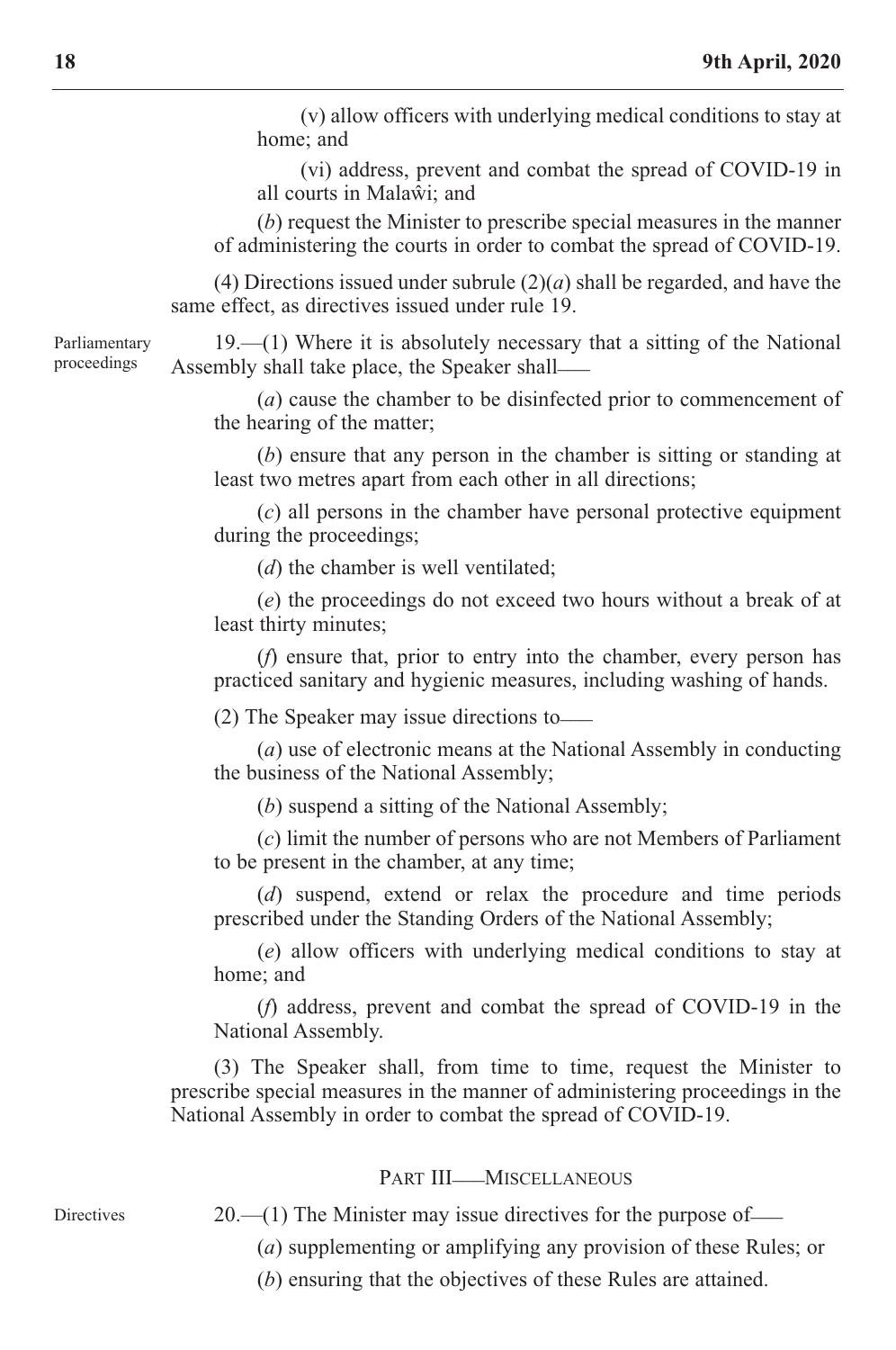(2) A directive issued under this rule has the force of law and may deal with any matter that is within the ambit of any legislation or other law that is administered by the Minister concerned.

(3) Any directive issued under this rule shall be\_\_\_

(*a*) vetted by the Attorney-General; and

(*b*) published in the *Gazette*.

(4) A directive issued in terms of these Rules becomes effective on the date of its publication in the *Gazette.*

(5) A directive may create offences for contraventions of, or failure to comply with, the directive and provide for penalties of a fine not exceeding twenty thousand Kwacha or imprisonment for a period not exceeding three months.

 $21.$ — $(1)$  A person commits an offence if that person—

offences and penalties

(*a*) not being an enforcement officer, by words, conduct or demeanour falsely represents himself or herself to be an enforcement officer;

(*b*) hinders, obstructs or improperly attempts to influence an enforcement officer when exercising or performing a power or function conferred or imposed by or under these Rules or another law;

(*c*) furnishes or gives false or misleading information to an enforcement officer; and

(*d*) does anything calculated to improperly influence an enforcement officer concerning a matter connected with the functions of the enforcement officer.

(2) A person convicted of an offence in terms of subrule (1) is liable to a fine of twenty thousand Kwacha and to imprisonment for three months.

#### SCHEDULE  $(r, 2, 10)$

#### eSSentiAL ServiceS

#### PART I

1. Ambulance services

2. casualties services

3. Theatre services

4. intensive care Unit (icU) services

5. Hospital wards

6. Laboratory services

7. Pharmaceutical services

8. Dental services

9. Radiography services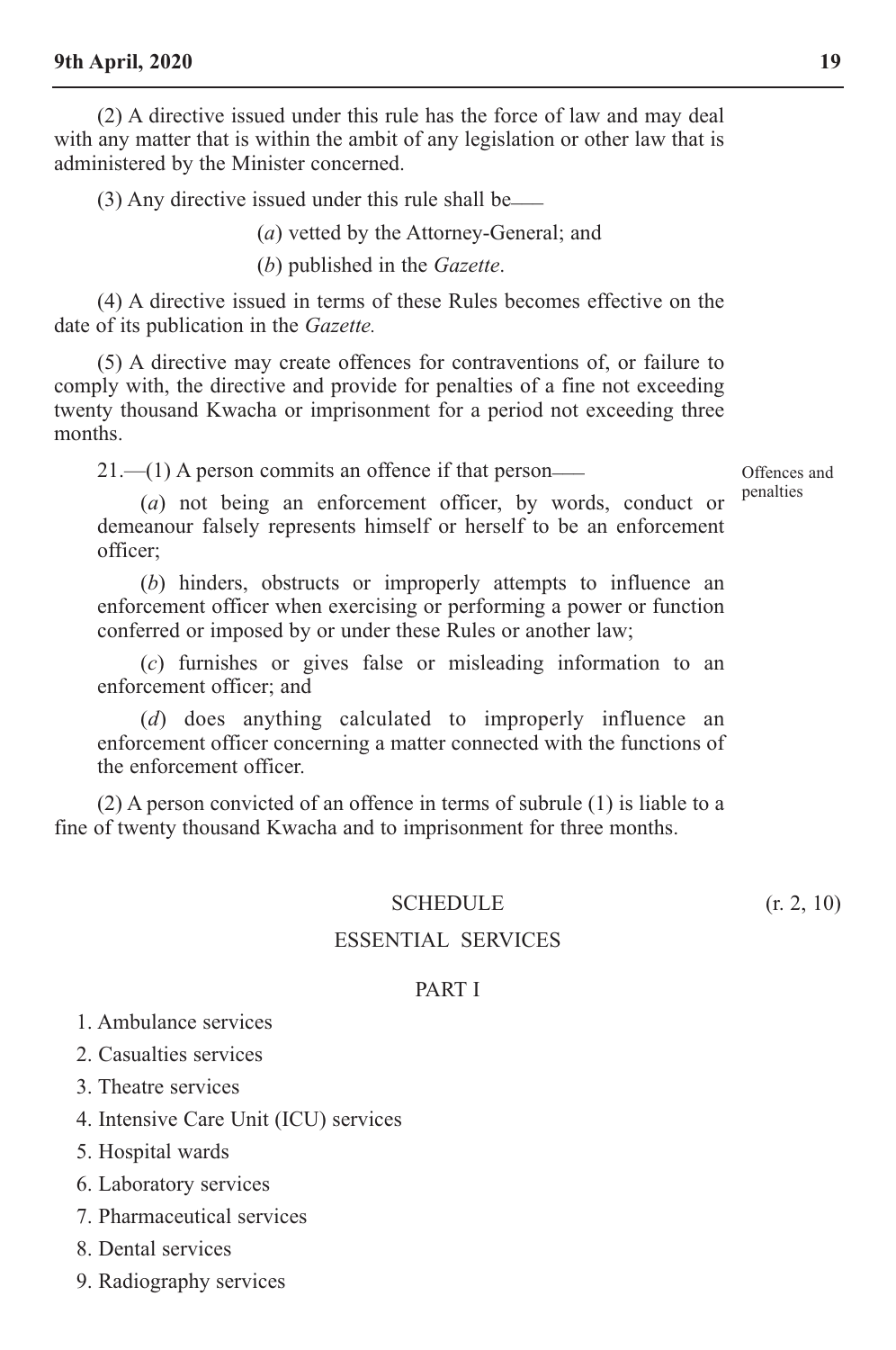- 10. Physiotherapy services
- 11. mortuary services
- 12. medical services including medical specialized services
- 13. Hospital kitchen services
- 14 Hospital laundry services
- 15. Emergency management services
- 16. Disaster management services
- 17. Portable water services
- 18. Waste water management services
- 19. Utility services
- 20. Electricity distribution services
- 21. Electricity operation services
- 22. Electricity maintenance services
- 23. Electricity transmission services
- 24. Electricity network operation services
- 25. Electricity system operation services
- 26. electricity system security and planning services
- 27. Electricity engineering services
- 28. Electricity energy trading services
- 29. Air navigation services
- 30. Air traffic management services
- 31. communication, navigation and surveillance system services
- 32. Search and rescue services
- 33. Aeronautical information services
- 34. meteorological services for air navigation services
- 35. Firefighting and related emergency services
- 36. veterinary services
- 37. Law enforcement
- 38. National defence

# PART II

# **1. Agriculture, forestry and fishing**

Agricultural production and value chains (Animal husbandry, Agronomic and horticulture) supply related operations, including farming, veterinary and phytosanitary provider services, pest control services, feed and chemical and fertilizer remedies providers.

Millers & logistics services.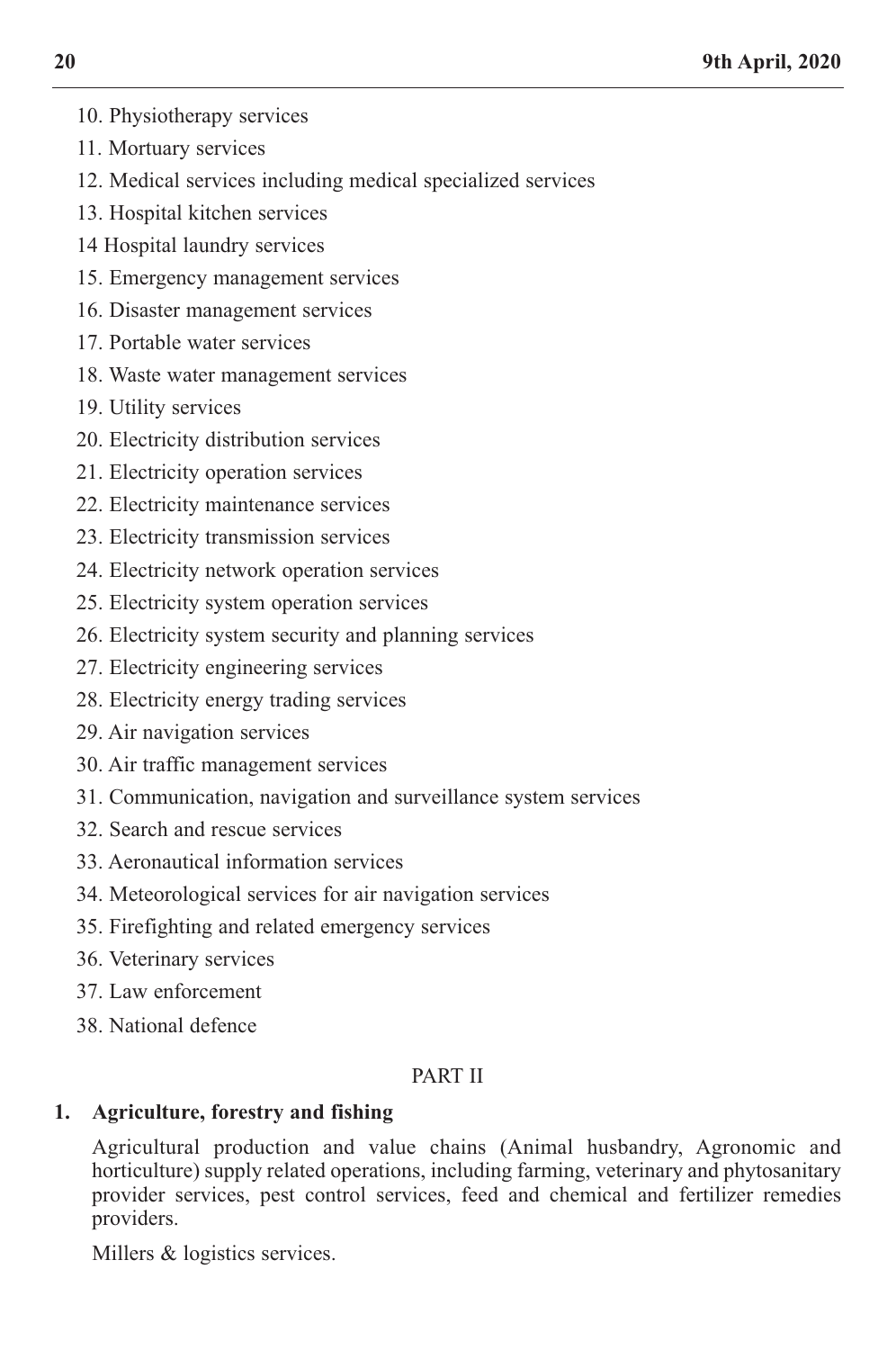# **2. Fishing**

vessel and fishing processing plants maintenance and service providers.

# **3. Mining and quarrying**

Related operations to maintain minimal mining operations and essential maintenance work.

# **4. Manufacturing**

manufacturing of health related products, hygiene and sanitary related products, supplies, devices, equipment, and medicines, including complementary health products and supplements; food, non-alcoholic beverages and essential products, as well as essential inputs thereto. This includes production for exporting the same product categories. Production for disposable health and hygiene and sanitary related products, as well as for the production of packaging for essential health and food supply chains.Food, beverages and essential products manufacturing and processing facilities, to the extent they are supporting essential or essential business continuity services to the fight of coviD-19.

# **5. Electricity, gas, steam and air conditioning supply**

Public and private organizations, their staff and service providers essential to the generation, transmission and distribution of electricity, gas, steam and air conditioning will need to continue to operate. This includes municipalities, and the suppliers of logistics, feedstock and maintenance will be required to continue to operate and provide security of electricity supply.

# **6. Water supply, purification, desalination, sewerage, waste management and remediation activities**

Public and private organizations, their staff and service providers essential to the security of supply of bulk and potable water and sanitation must continue to operate and provide vital water and sanitation services. this includes municipalities and those involved in the supply of materials, chemicals and related equipment.

# **7. Construction**

Any maintenance support requirements for retailers, manufacturers producing essential goods, support to medical services; plumbing and electrical services, security installations and maintenance, water treatment and sewerage. Building of medical infrastructures and quarantine camps in support of essential or essential business continuity services to the fight of coviD-19.

# **8. Wholesale and retail trade; repair of motor vehicles and motorcycles**

Retail, wholesale, supermarkets / home kiosks for food and essential products. Essential hygiene products include: toilet paper, cleaners, sanitizers and disinfectants, personal hygiene products, and essential supplies for those taking care of the sick and elderly and in order for people to remain healthy. All services related to the repair of motor vehicles and motorcycles to continue in as far as are providing support to the fight of coviD-19.

# **9. Transportation, logistics and storage**

Warehousing, transport, distribution, cold storage and logistics for food & essential products, production inputs and health related goods. this includes operations at all